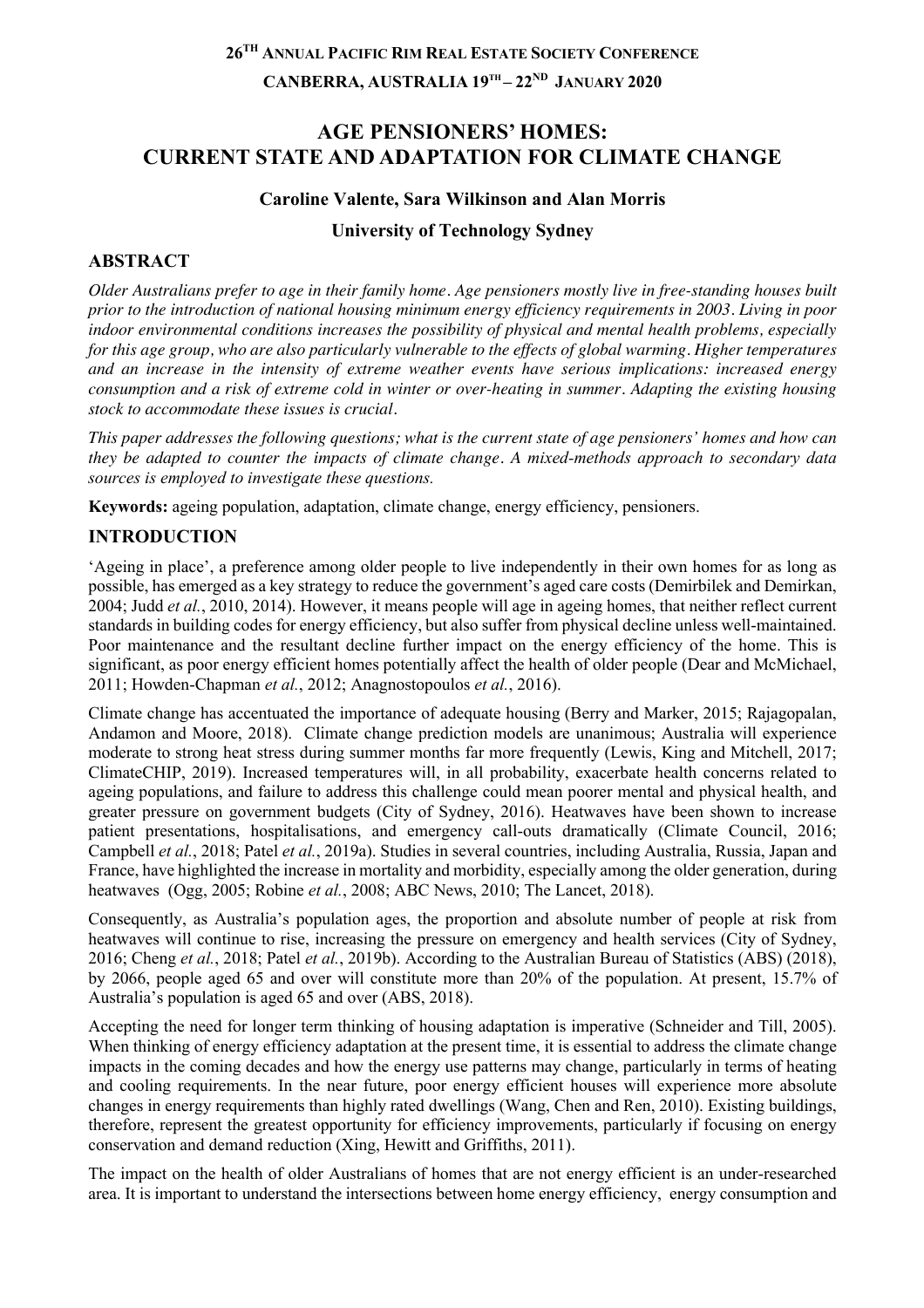expenditure and their impacts on the health of older Australians (Cooper *et al.*, 2016). If nothing is done to rectify the inefficient housing stock, the increasing impacts of climate change and aged people health issues will contribute to more hospital admissions and a greater mortality rate (City of Sydney, 2018). Developing adaptable actions for the existing building stock to accommodate these issues can play a critical role as additions to the total building stock is low; in 2008 Kelly (2008) estimated 87% of the buildings we will have in 2050, are already built (RAENG 2010).

The paper addresses the following questions:

- *1) What is the current state of age pensioners' homes in Australia?*
- *2) How can they be adapted to counter the impacts of climate change?*

### **LITERATURE REVIEW**

#### **Minimum residential energy efficiency requirements in Australia**

In the Australian context, minimum energy efficiency requirements for new housing were first introduced into the Building Code of Australia (BCA) in 2003 Housing Provisions (ABCB, 2013). Australia has been a very slow adopter of energy efficiency requirements, and the current minimum standards still fail to reflect international benchmarking regulatory practices (Horne *et al.*, 2005; Berry and Marker, 2015). At present many OECD (Organisation for Economic Cooperation and Development) members are proposing to increase standards towards a net zero energy or net zero carbon performance level (Kapsalaki and Leal, 2011). Australia, however, has not changed its minimum building energy efficiency requirements since 2010, currently requiring new developments and major renovations to meet a minimum 6-star rating of NatHERS (Nationwide House Energy Rating Scheme) standard. Table 1 illustrates the necessary artificial thermal energy load (per star rating) for some locations in Australia and the associated electricity costs.

Additionally, 64% of all occupied dwellings in Australia are more than 20 years old, and just under half are more than 30 years old, which means they were built before any minimum energy efficiency requirements were introduced (ABS, 2012). Studies have indicated that much of the older stock has a star rating of 2 or less (Noble and Martinelli, 2009; Sustainability Victoria, 2014; Willand, Maller and Ridley, 2019), which means those older houses in Sydney, for example, require between 148 and 286 MJ/ $m^2$ .annum<sup>i</sup> (Table 1).

|                 | Climate<br>Zone | $0.5 \times$ |                           |                                                      |       |       |                           |                                                      |       | 65                |                     |  |                                                      | $10 \times$ |                                                                                   |  |      |
|-----------------|-----------------|--------------|---------------------------|------------------------------------------------------|-------|-------|---------------------------|------------------------------------------------------|-------|-------------------|---------------------|--|------------------------------------------------------|-------------|-----------------------------------------------------------------------------------|--|------|
| Location        |                 | annum        | $MJ/m2.$ KWh/m2.<br>annum | <b>Eletricity costs</b><br>in AUS per<br>$m2$ .annum |       | annum | $MJ/m2.$ KWh/m2.<br>annum | <b>Eletricity costs</b><br>in AUS per<br>$m2.$ annum |       | $M/m2$ .<br>annum | $KWh/m2$ .<br>annum |  | <b>Eletricity costs</b><br>in AUS per<br>$m2$ .annum | annum       | <b>Eletricity costs</b><br>$MJ/m2.$ KWh/m2.<br>in AUS per<br>annum<br>$m2$ .annum |  |      |
| Adelaide        | 16              | 584          | 162.22                    |                                                      | 61.03 | 325   | 90.28                     |                                                      | 33.96 | 96                | 26.67               |  | 10.03                                                | 3           | 0.83                                                                              |  | 0.31 |
| <b>Brisbane</b> | 10 <sup>°</sup> | 245          | 68.06                     |                                                      | 16.02 | 139   | 38.61                     |                                                      | 9.09  | 43                | 11.94               |  | 2.81                                                 | 10          | 2.78                                                                              |  | 0.65 |
| Canberra        | 24              | 957          | 265.83                    |                                                      | 73.26 | 547   | 151.94                    |                                                      | 41.88 | 165               | 45.83               |  | 12.63                                                |             | 0.56                                                                              |  | 0.15 |
| Melbourne       | 21              | 676          | 187.78                    |                                                      | 43.70 | 384   | 106.67                    |                                                      | 24.82 | 114               | 31.67               |  | 7.37                                                 |             | 0.56                                                                              |  | 0.13 |
| Sydney          | 17              | 286          | 79.44                     | c                                                    | 21.89 | 148   | 41.11                     |                                                      | 11.33 | 39                | 10.83               |  | 2.99                                                 | ь           | $\pm 67$                                                                          |  | 0.46 |

**Table 1 – Artificial Energy Loads and Costs per Star Rating and Location.**

#### **Source: The authors with information from NaTHERS National Administrator, 2012 and Canstar Blue, 2019**

#### **Energy consumption patterns in the Australian residential sector**

Understanding energy use patterns in residential buildings is fundamental for establishing energy efficiency programs and climate change policies (Allouhi *et al.*, 2015). Household energy use is highly dependent on building characteristics, climate, appliances and system characteristics, tenure type, and occupant behaviour, which can be related to social and economic conditions (Ren, Paevere and McNamara, 2012). However, in the typical Australian home, energy consumption according to end-use source is approximately as follows (DEWHA, 2008; Allouhi *et al.*, 2015; DIS, 2015):

- Heating and cooling  $(40\% 42\%)$
- Water heating  $(23% 24%)$
- Other appliances, such as laundry or entertainment appliances (14% - 16%)
- Fridges and freezers (8%)
- Lighting  $(6\% 7\%)$
- Cooking (4% 5%)
- Standby power  $(3%)$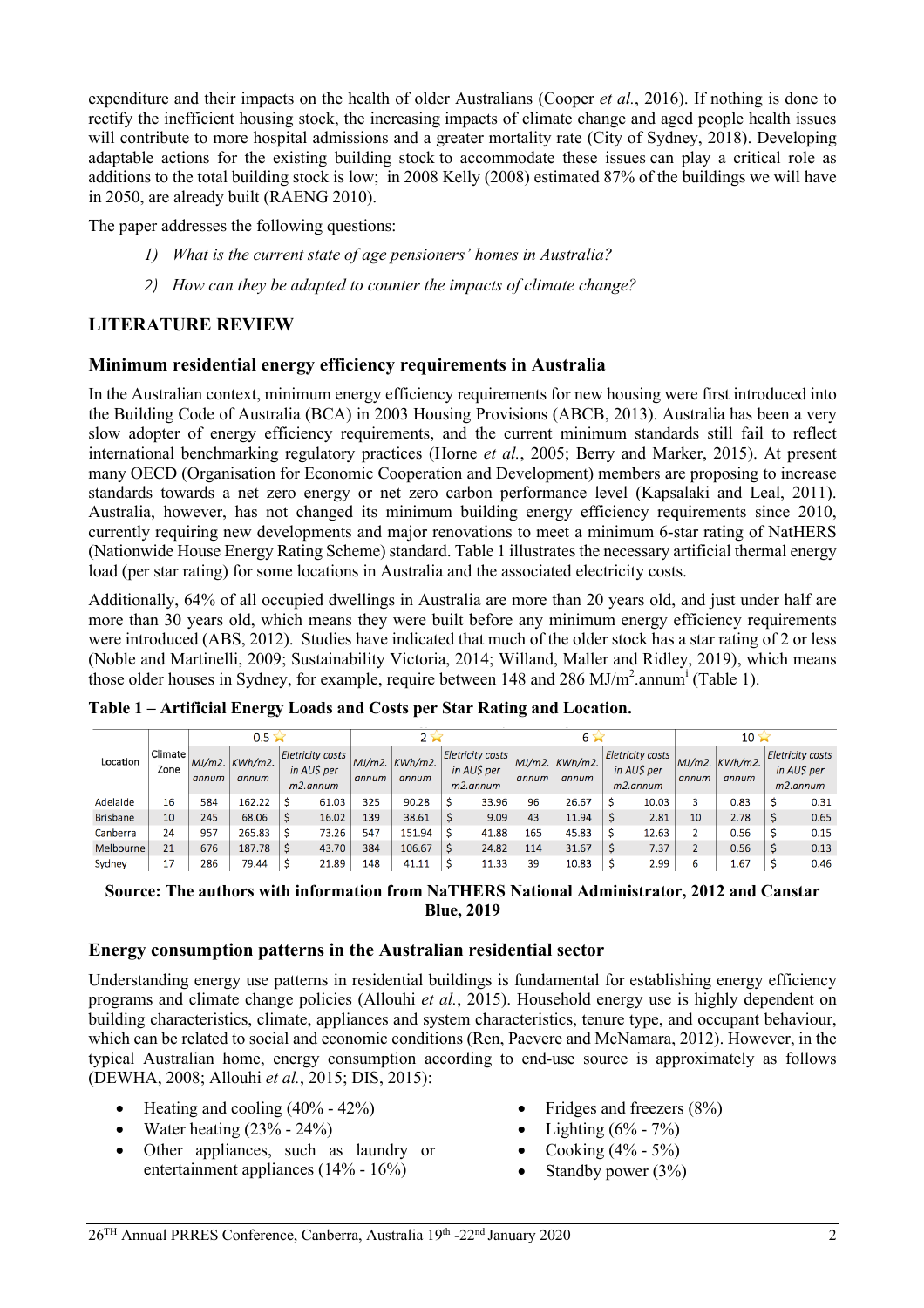## **26TH ANNUAL PACIFIC RIM REAL ESTATE SOCIETY CONFERENCE CANBERRA, AUSTRALIA 19TH – 22ND JANUARY 2020**

When thinking of energy efficiency improvements at the present time, it is essential to address the climate change impacts in the coming decades and how the energy use patterns may change. Climate projections for Australia point to higher temperatures, rising sea levels and an increase in the frequency and intensity of extreme events (IPCC, 2012; Saman *et al.*, 2013; Horne, 2018). This will have significant implications for Australian buildings (BRANZ, 2007) including increased energy consumption for cooling, risk of overheating, and increased risk of damage from more intense tropical cyclones, storms and stronger winds.

### **Residential energy efficiency improvements**

As Howden-Chapman et al. (2007, p. 1) concluded, "the efficiency of domestic energy is linked with health because money spent on energy cannot be spent on other necessities …". Therefore, homes that are more energy efficient have the potential to reduce householders' vulnerability to the climate change effects, while also improving overall quality of life (Johnson, Sullivan and Totty, 2013).

Based on the work of Willand et al. (2012) and Xing, Hewitt and Griffiths (2011), energy efficiency improvements can be addressed through the following aspects (in order or prioritisation):

- 1. Energy efficient building envelope (i.e. window exchange, wall and ceiling insulation, draught proofing, etc.);
- 2. Installation of energy efficient operational appliances (i.e. heating and cooling systems, in particular);
- 3. Installation of on-site low carbon and renewable energy systems (solar PV cells and solar hot water system) with smart grid connections and control.

Cooper et al. (2016) summarised (Table 2) the most common energy efficiency improvements, from retrofits in the building envelope to minor items, such as installation of LED light bulbs.

|  | <b>CATEGORY</b>           | <b>SPECIFIC RETROFIT</b>                       |
|--|---------------------------|------------------------------------------------|
|  |                           | Wall insulation (external, internal or cavity) |
|  |                           | Ceiling/Loft insulation                        |
|  | <b>THERMAL ENVELOPE</b>   | Sub-floor insulation                           |
|  |                           | Draught sealing                                |
|  |                           | Sealing large gaps/holes                       |
|  |                           | Internal cellular blinds                       |
|  |                           | External shading                               |
|  | <b>WINDOW TREATMENTS</b>  | Curtains                                       |
|  |                           | Window film                                    |
|  |                           | Double glazing                                 |
|  |                           | Insect/security screens                        |
|  | <b>HARD-WIRED HEATING</b> | Solar hot water                                |
|  | AND COOLING SYSTEMS       | Heat pump hot water systems                    |
|  |                           | Reverse cycle air conditioning                 |
|  |                           | In-home energy display                         |
|  | <b>ELECTRICAL</b>         | Ceiling fans                                   |
|  |                           | Light replacements                             |
|  |                           | AC standby power isolation switch              |
|  |                           | Refrigerators and freezers                     |
|  | <b>APPLIANCES</b>         | Heat pump clothes dryers                       |
|  |                           | Pedestal fans                                  |
|  |                           | Hot water pipe lagging                         |
|  | <b>MINOR ITEMS</b>        | Low flow hot water fittings                    |
|  |                           | Replacement LED light blubs                    |
|  |                           | Ceiling space downlight covers                 |
|  | <b>OTHER</b>              | Solar PV systems                               |
|  |                           |                                                |

**Table 2 - Summary of common residential energy efficiency improvements.**

### **Source: Adapted from Cooper** *et al.***, 2016**

### **Impacts of residential energy efficiency improvements**

Household energy efficiency improvement programs have conventionally been assessed by verifying the reduction in energy usage, and consequently, a reduction in energy costs and greenhouse gas emissions (IEA, 2014; Willand, Ridley and Maller, 2015; Acil Allen Consulting, 2017). However, recent studies indicate a broader range of impacts related to increased home comfort and improved health and wellbeing, are potentially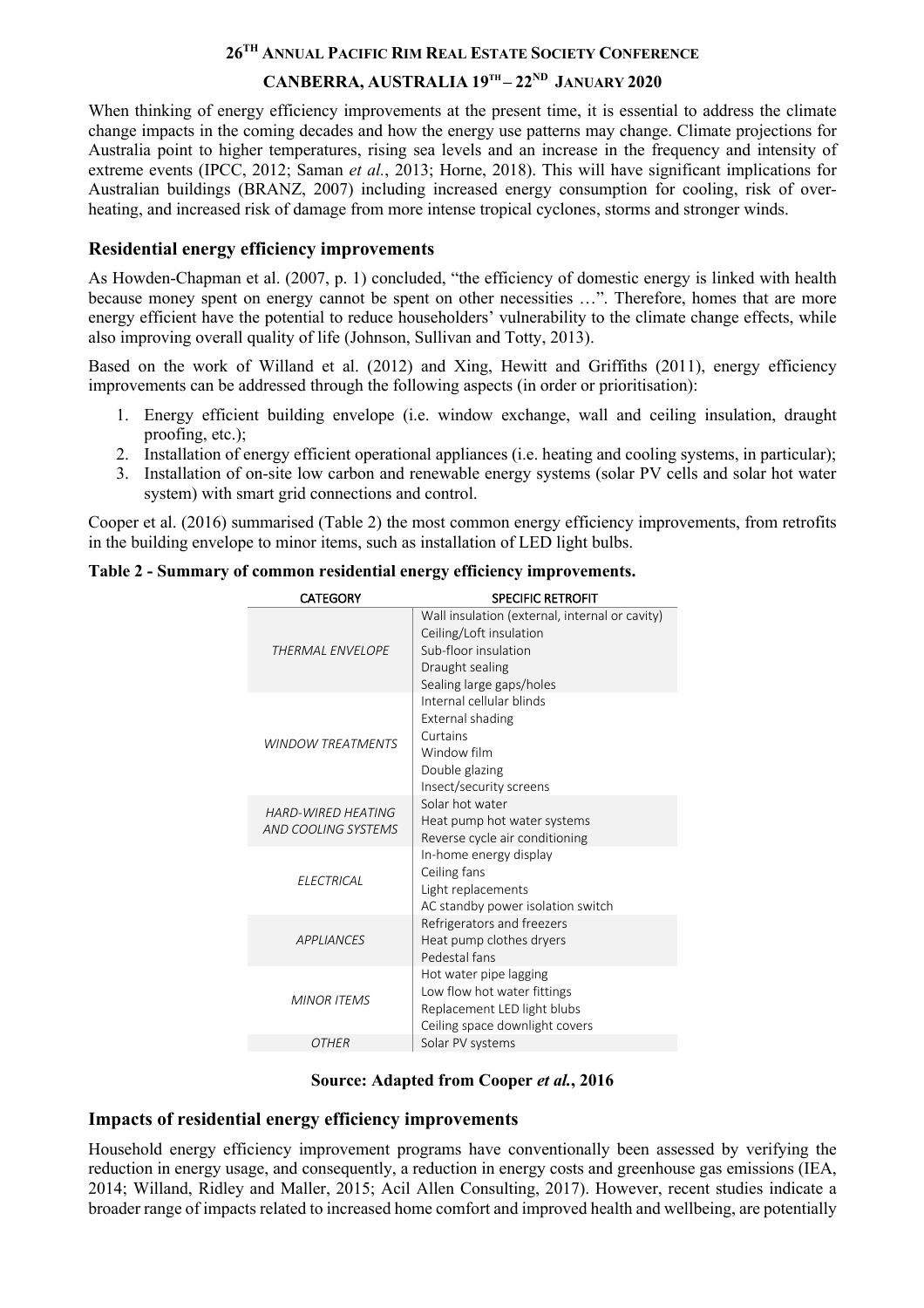of greater value than the energy savings delivered by the interventions (Thomson *et al.*, 2013; Maidment *et al.*, 2014; Maidment, 2016). Residential energy efficiency programs can also lead to tangible benefits along the entire energy supply chain, including: improved system reliability, enhanced capacity adequacy and better ability to manage peak demand (Acil Allen Consulting, 2017).

Although most programs focus on improving comfort during winter, Willand, Ridley and Maller (2015) argue that recent residential energy efficiency improvements should also consider summer thermal comfort and the cost of cooling to cope with the impacts of climate change.

# **METHODOLOGY**

This is a mixed methods desk top study using secondary sources. A quantitative analysis was undertaken of three existing and recent databases: the Australian Bureau of Statistics (ABS) Census Data (2016), the ABS Household Energy Consumption Survey (ABS 2012) and the most recent Melbourne Institute's Household, Income and Labour Dynamics in Australia (HILDA) survey (Waves1 to 17). The data analysis is focused on the group of older Australians (65 years and over) dependent on the Age Pension.

The databases were examined to identify the current state of age pensioners' homes and some other demographic and socioeconomic characteristics of this group. In respect of the housing characteristics, the analysis aims to identify tenure type, age, size and type of dwelling, housing quality parameters, type of energy used and existing energy efficiency measures. The quantitative analysis of the household surveys and census data involved mainly: selection and categorisation of appropriate data, and analysis of descriptive statistics already provided by the organisations, in order to link the findings to the research questions (Denscombe, 2010).

The second phase of this research involved a descriptive case study approach (Runeson and Höst, 2009; Robson and McCartan, 2016) to expose analytically the situation of adequate energy efficient retrofits to selected housing typologies. A literature search and document analysis of common energy efficient interventions were combined into a preliminary cost-benefit analysis, highlighting which possible energy efficiency adaptations to the typical housing circumstances of age pensioners can provide the best results in terms of countering climate change impacts, while also recognising the limited budgets of those in lowincomes.

A limitation of the case study technique is that the researcher does not sample widely enough, though Yin (2008) stated that case study is concerned with analytical and, not, statistical generalisation. Care was taken to ensure conclusions drawn are noted as analytically general rather than statistically representative.

## **FINDINGS**

## **Older Australians economic profile and energy expenditure**

According to Wilkins et al. (2019a), over 90% of men and women receiving the Age Pension are not in the labour force, and home ownership usually provides security and independence in retirement (see Morris, 2016). Whereas the reliance on welfare has decreased over time, by 2017, 28% of those aged 65 years and over still relied on the Age Pension for more than 90% of their income (Wilkins *et al.*, 2019b). The reliance on the government support can result, in many cases, in problems of income poverty. This is especially so in the case of older Australians who are dependent on the private rental sector for their accommodation (Morris, 2016).

According to the last summary report of the HILDA survey (Wilkins *et al.*, 2019b), poverty rates are higher among elderly people, especially single elderly women, than any other family type. The mean gross household weekly income for age pensioners is \$605.00, while for all households this is \$1,872.00 (ABS, 2012). For the mean equivalised disposable household income, this is \$458.00 for age pensioners and \$929.00 for all households. Their low income would almost certainly shape the way they consume energy.

Additionally, the same report states that the income poverty situation tends to be more persistent over the long term among older people. Thus, the lack of disposable income for home improvements, particularly related to energy efficiency, needs to be addressed by other means, including subsidised and government programs.

Energy expenditure as proportion of gross income reached an average of 4.6% for the age pensioners group, although it represented up to 6% (lone persons household completely dependent of Age Pension). It was only worse for those on unemployment/student payments (4.7%) or family support payments (4.9%). For all households the proportion decreases to about 2% (ABS 2012).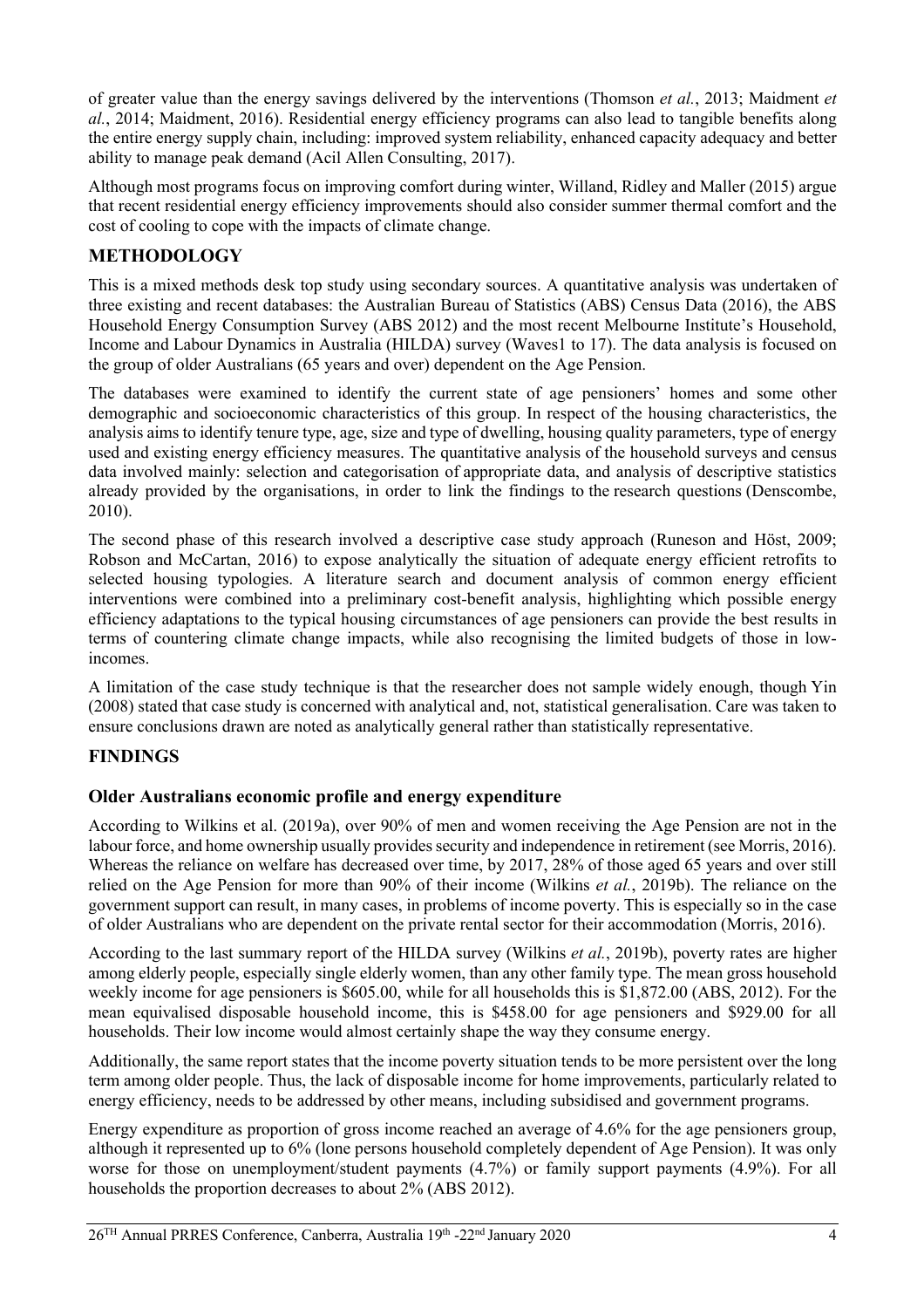In fact, 12% of age pensioners experienced at least one energy related financial stress indicator. This survey was conducted around 2012. Since then, energy prices have almost tripled in most Australian states (AEMO, 2019), which means the situation will in all likelihood be far worse now.

#### **The current state of age pensioners' homes**

In Australia, dwelling structures are segmented mainly in three categories: detached houses; semidetached/row or terrace house/townhouse; and flat/unit/apartment (ABS, 2016a). It is known that detached houses, because they are usually bigger and have a greater area of exposure with the external environment, require more energy than the other types. Despite the trend of smaller homes with the increase in apartments construction, Australia still has the second biggest homes of any country (behind the United States): the average detached house in Australia was  $230.8 \text{ m}^2$  in 2017-18 (The Sydney Morning Herald, 2018).

According to the ABS (2012), detached houses require 68% more energy than flat units and 44.8% more energy than semi-detached houses. If considering the electricity consumption only, the average household in a detached house spends \$31.00 weekly, which is 41% more than what households in semi-detached houses and apartments spend in average (ABS, 2016b).

According to the Household Energy Consumption Survey (HECS 2012), for those whose main source of income is the government Age Pension, the separate house represents about 77% of all housing types (Figure 1). Although this is about the average for all Australian households (78%), age pensioners tend to live in older houses. About 63% of these separate houses are older than 30 years and 15% are between 20 and 30 years (ABS, 2012). It means that about 78% of these houses are more than 20 years old (built prior to 1992).





If subdividing older people households by couples only and lone persons (Figure 2), 51% of the couples live in homes older than 30 years old (ABS, 2016b) and 94.8% of these are detached houses. For lone persons households, the proportions are quite different: 60.5% live in homes older than 30 years old and 75.3% of these are detached houses. Relocation to another dwelling structure and downsizing is more common among lone person households (Judd *et al.*, 2014).

From these data, we can infer that in the case of these old houses most would not have undergone any process of retrofit or refurbishment, and will probably not meet current energy efficiency standards.

#### **Figure 2 - Dwelling age for couples only and lone persons 65 plus (ABS, 2016b)**

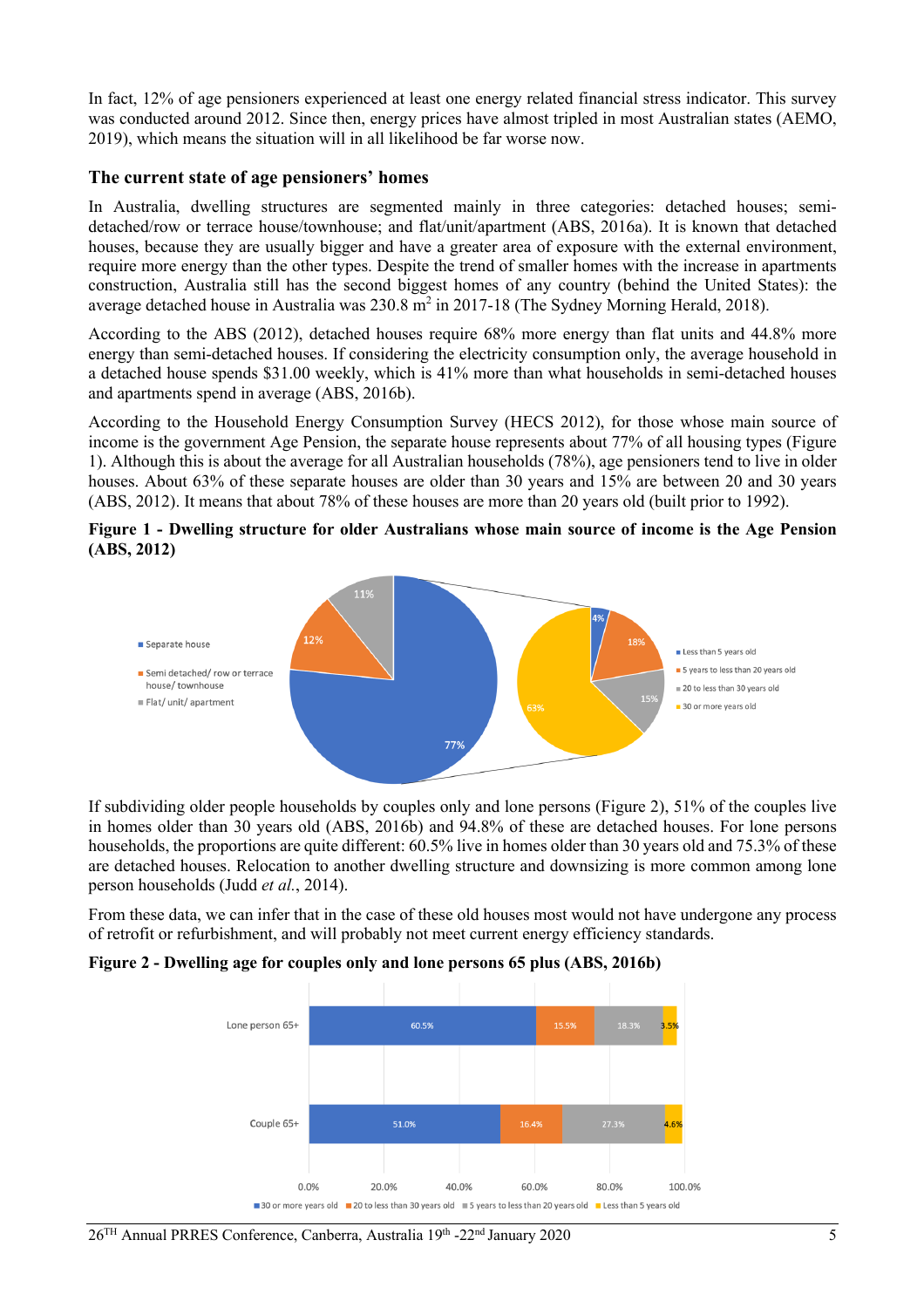### **Age pensioners' home energy efficiency characteristics and actions**

In regards to the energy source used in the dwelling; age pensioners tend to rely more on electricity only than other household compositions. While 32% of all Australian households rely on electricity only at their homes, 38% of age pensioners have electricity only as their energy source (ABS, 2012). For electricity and mains gas, which would be the most efficient combination for energy consumption, while those are the energy sources for 46% of all households, this is the case for only 40% of age pensioners.

In terms of existing energy efficiency dwelling features, 76% of age pensioners responded they had insulation in their houses, while 15.8% did not know if their home had any kind of insulation. Window treatments, such as double glazing or draught exclusion, is also very common: 93% of age pensioners responded having some kind of window treatments to their houses, although it is impossible to know exactly which measures are installed. Renewable energy systems were, generally, still an uncommon home improvement: with around 15% of age pensioners having renewable energy systems; either solar electricity or hot water system, which is around the same average for all households (ABS, 2012).

When asked which household activity contributed most to household energy costs in the last 12 months (2011), heating the home and water heating were the most common responses, as expected. Surprisingly, cooking accounted for 10% of responses, along with cooling/ air conditioning the home, and running the fridge and freezer (ABS, 2012). As time passes and climate change impacts of higher temperatures increases, we should expect cooling the home to become more common in these responses.

When comparing two different, yet common, strategies for electric heating and cooling, the reverse cycle air conditioning costs about \$34.00 per week, whereas portable electric fans in summer and portable electric heaters in winter account for about \$26.00 a week. (ABS, 2012). As the reverse cycle equipment is used for entire rooms and even more than one room (central equipment), the portable equipment appears to be more economic as they can be used for smaller areas – although it is not possible to infer on the thermal comfort of the home.

### **Potential for climate change adaptation**

As seen previously, there are many ways of retrofitting a home to improve energy performance. Understanding which measures are more suitable and cost effective for age pensioners' homes can enable targeted discussions towards better housing intervention policies for climate change adaptation and healthy ageing in place.

According to the ABS (2006), most Australian houses are built with outer walls constructed of brick or timber (weatherboards). In 1999, 71% of dwellings had walls of either brick veneer or double brick walls, compared to 65% in 1994 (BRANZ, 2007).

The brick veneer architectural style was first adopted just before World War II (1930s) and gained more popularity around the 1960s, as an affordable and easy-to-build solution compared to the high costs of double brick homes (Budget Direct Home Insurance, 2015; House of Home, 2017a). Although there is no available data, its growing popularity is concurrent with the period when current age pensioners were purchasing their family home. Therefore, we could assume many age pensioners who are homeowners still live in their brick veneer homes.

According to the House of Home (2017), some key features of brick veneer homes are: they "often feature hipped roofs with simple concrete tiles in bleak or low profile colours, sliding timber framed windows, plain interior with timber flooring, and red, cream or white brick finishes". Other building materials combinations include metal sheeting roofs and concrete floors (BRANZ, 2007). It is still current in new developments and consists of an internal timber structure covered with a single layer of brick on the outside. There is usually some space between the structure and the cladding, and insulation can be inserted there.

In respect to insulation, cavity wall insulation currently offers the largest potential for reduction in energy use and carbon saving per dwelling within a short payback period (DCLG, 2006; Xing, Hewitt and Griffiths, 2011). For the typical Australian home, built with timber frame, timber or brick cladding and concrete floor, this is an effective solution. It can be executed either by pump-in solutions, such as hydrophobic granulated mineral fibre (either rockwool or glass mineral wool), expanded polystyrene beads, or polyurethane or ureaformaldehyde foams, or by installation of blankets, panels and batts insulation (Sustainability Victoria, 2016).

One of the most common and cheapest 'low-hanging fruit' climate change adaptation actions to be adopted among age pensioners is to use draft-proofing seals on doors and windows. This energy efficient action is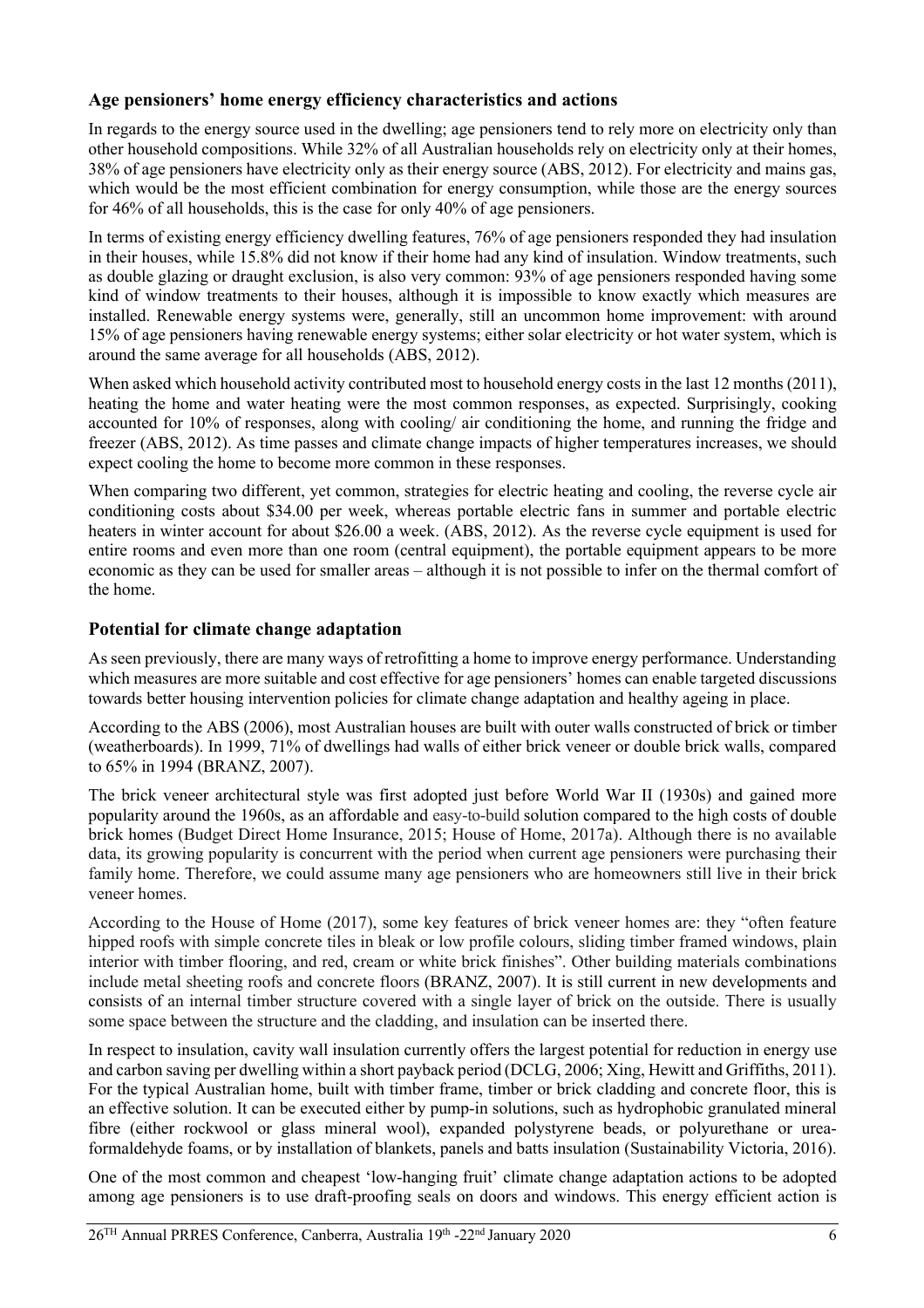beneficial for both summer and winter seasons, as it helps insulate the home against heat loss and heat gain. Another simple adaptation is to paint the external brick walls with light colours to improve reflectance and avoid heat gain in higher temperatures. Other easy-to-do improvements include using pedestal fans, installing window film or heavy curtains/blinds internally and/or installing outside awnings or shutters to improve energy efficiency (Caitlin, 2013; Morris *et al.*, 2019). Possibly, those window treatments could be facilitated by existing local council home repair and maintenance programs (IWC, 2019). Other effective energy efficient actions such as using efficient light bulbs and low-flow shower heads are already done by most councils.

Some climate change adaptation measures may be more expensive (longer payback periods) and/or not so easy to install, as they require some disturbance of the home (Sustainability Victoria, 2016). Substituting dark roof tiles for lighter colours have the same effect on reflectance and avoidance of heat gain, but it is expensive and may require specialised professionals. Double glazed windows are known for their insulating features but are also more expensive and may require changes in the window frames. Ceiling fans with reverse mode, for example, are effective solutions for energy efficiency improvement during summer and winter seasons, but their installation may be restricted by ceiling heights in brick veneer homes. Other actions, such as solar hot water system and solar electricity (photovoltaic panels) could take advantage of the hipped roofs but have a substantial upfront cost that may be impossible for age pensioners to afford. In 2012 only 9% of age pensioners had solar electricity connected to grid, which was about the same for all households combined (ABS 2012). The NSW government initiative of installing free solar systems for low-income households could be a way of increasing this percentage while alleviating their financial stress (Energy NSW, 2019).

Finally, not all properties are susceptible to the more cost-effective interventions. There is a hard-to-treat stock, consisting generally of properties that have any of the following features: solid walls, off the mains gas network, and no loft space (DCLG, 2006). As seen previously, more than one third of age pensioners have electricity only as their energy source (ABS, 2012), so effective solutions such as replacing electric hot water systems with gas systems are not possible in these homes.

# **CONCLUSIONS**

Higher temperatures and more extreme weather events have the potential to have an impact on the physical and mental health of our ageing population. Age pensioners with low incomes may be more vulnerable due to their home circumstances and the poor energy efficiency characteristics thereof. This ongoing research sought to investigate the current state of age pensioners' homes and explore suitable energy efficiency improvements to cope with the predicted impacts of climate change.

By understanding the economic profile of age pensioners, the extent of their reliance on the Age Pension and the lack of disposable income or financial limitations for home improvements, it is argued that the push towards building adaptation and energy efficient actions needs to be partially or heavily subsidised by government. Low-income households not only have less capacity to sustain a good level of maintenance in the home, but also they do not have the financial resources to improve home energy efficiency (Chester, 2013). Low maintenance of buildings may accelerate the natural process of weathering and wear, which change the energy use pattern of households for heating, cooling and water heating, which represent the biggest proportion of total household energy consumption (Anagnostopoulos *et al.*, 2016).

Additionally, by identifying the typical dwelling structure, architectural style, building materials and energy efficient features of their homes, it is possible to work on framing policies that address the specific gaps in energy efficiency interventions and facilitate the adoption of those avoiding a "one-size-fits-all" approach. Classifying potentially suitable interventions into either "low-hanging fruit" or more expensive ones, has the potential to direct adoption efforts throughout local, state and national governments. Some of those easy-to-do intervention measures could be part of education programs of local councils to motivate DYI measures, or part of their program of home maintenance and repair assistance to local seniors. Other costly measures, such as solar power, for example, should be part of a broader national policy that addresses concerns on energy infrastructure stability and management of peak demands.

## **REFERENCES**

ABC News (2010) *Russian heatwave killed 11,000 people*. Available at: http://www.abc.net.au/news/2010- 09-18/russian-heatwave-killed-11000-people/2265184 (Accessed: 8 July 2019).

ABCB (2013) 'How Have Housing Energy Efficiency Requirements Made A Difference', *Codes*, p. 1.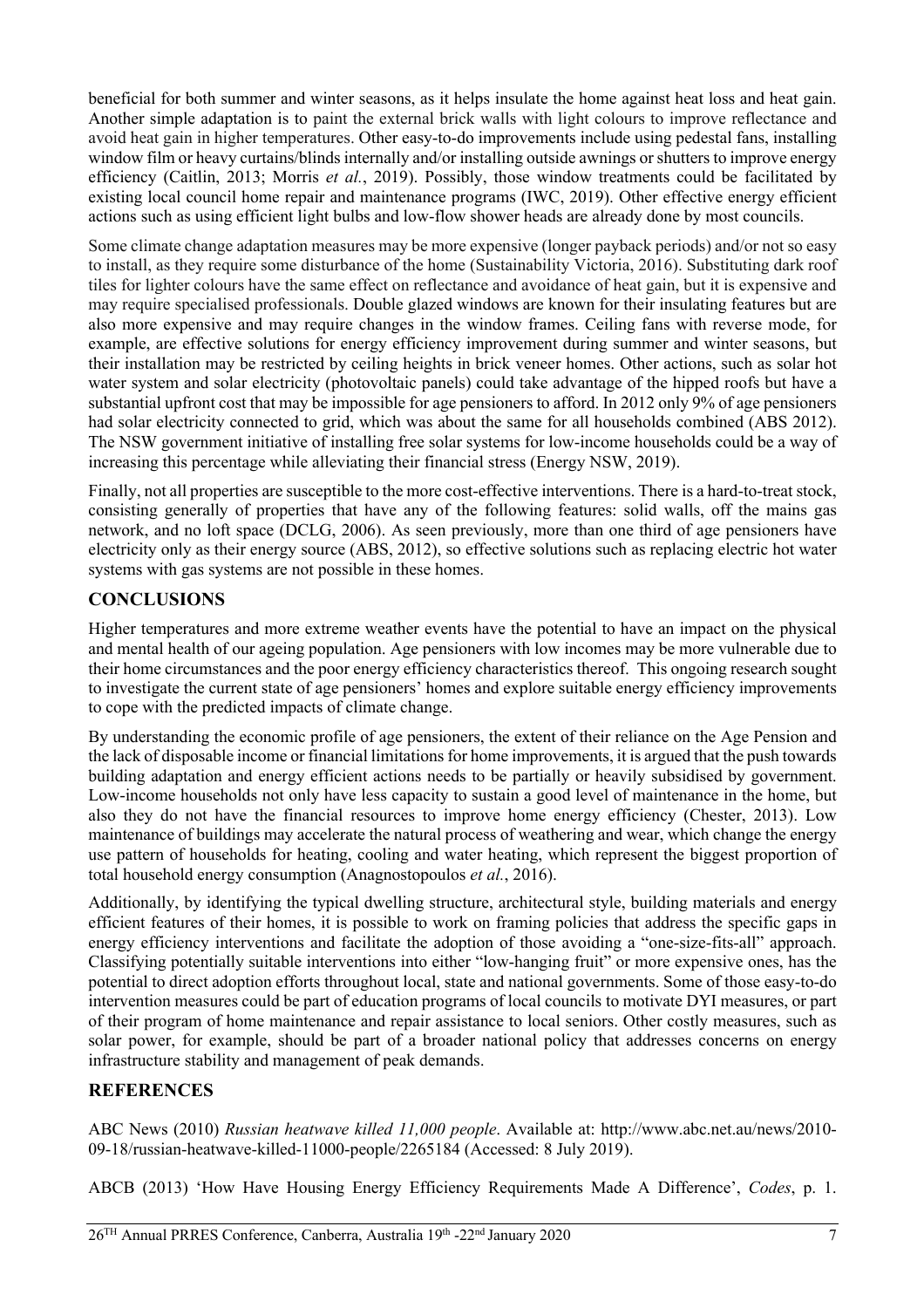Available at: http://www.abcb.gov.au/~/media/Files/Download Documents/Major Initiatives/Energy Efficiency/Residential Housing/FINAL INFOGRAPHIC FOR WEB UPLOAD-v2.pdf.

ABS (2006) *Housing Stock: Trends in housing*. Australian Bureau of Statistics. Available at: https://www.abs.gov.au/AUSSTATS/abs@.nsf/2f762f95845417aeca25706c00834efa/cd6c2ea981520095ca2 570ec007530a4!OpenDocument (Accessed: 9 September 2019).

ABS (2012) *Household Energy Consumption Survey, Australia: Summary of Results, 2012*, *2014*. Available at: http://www.abs.gov.au/ausstats/abs@.nsf/Lookup/by Subject/4670.0~2012~Main Features~Summary of Findings~13 (Accessed: 23 January 2019).

ABS (2016a) *Chapter - Dwelling Structure (STRD)*. Available at: http://www.abs.gov.au/ausstats/abs@.nsf/Lookup/2901.0Chapter29902011 (Accessed: 23 January 2019).

ABS (2016b) *Household Expenditure Survey, Australia: Summary of Results, 2015-16*, *2017*. Available at: http://www.abs.gov.au/AUSSTATS/abs@.nsf/Lookup/6530.0Main+Features12015-16?OpenDocument (Accessed: 23 January 2019).

ABS (2018) *Main Features - Population Ageing*. Australian Bureau of Statistics. Available at: http://www.abs.gov.au/ausstats/abs@.nsf/mf/3222.0 (Accessed: 27 November 2018).

Acil Allen Consulting (2017) *Multiple Impacts of Household Energy Efficiency: An Assessment Framework*. Melbourne.

AEMO (2019) *Data dashboard – Australian Energy Market Operator*. Available at: https://www.aemo.com.au/Electricity/National-Electricity-Market-NEM/Data-dashboard#average-price-table (Accessed: 20 June 2019).

Allouhi, A. *et al.* (2015) 'Energy consumption and efficiency in buildings: current status and future trends', *Journal of Cleaner Production*, 109, pp. 118–130. doi: 10.1016/j.jclepro.2015.05.139.

Anagnostopoulos, F. *et al.* (2016) *Energy Poverty Handbook*. Edited by K. Csiba and A. Gosztonyi. Brussels: The Greens/EFA Group in the European Parliament. doi: 10.2861/094050.

Berry, S. and Marker, T. (2015) 'Residential energy efficiency standards in Australia: where to next?', *Energy Efficiency*, 8(5), pp. 963–974. doi: 10.1007/s12053-015-9336-4.

BRANZ (2007) *An assessment of the need to adapt buildings for the unavoidable consequences of climate change*. Canberra: Australian Greenhouse Office. doi: ISBN 978-1-921297-64-9.

Budget Direct Home Insurance (2015) *How Australian housing has changed over the years*. Available at: https://www.budgetdirect.com.au/blog/how-australian-housing-has-changed-over-the-years.html (Accessed: 9 September 2019).

Caitlin, M. (2013) *Your Home: Passive Design - Shading*. Available at: www.ga.gov.au (Accessed: 13 September 2019).

Campbell, S. *et al.* (2018) 'Heatwave and health impact research: A global review', *Health and Place*. Elsevier Ltd, 53(September), pp. 210–218. doi: 10.1016/j.healthplace.2018.08.017.

Canstar Blue (2019) *Electricity Costs Per kWh | QLD, SA, VIC, NSW Rates – Canstar Blue*. Available at: https://www.canstarblue.com.au/electricity/electricity-costs-kwh/ (Accessed: 13 September 2019).

Cheng, J. *et al.* (2018) 'Heatwave and elderly mortality: An evaluation of death burden and health costs considering short-term mortality displacement', *Environment International*. Elsevier, 115(April), pp. 334–342. doi: 10.1016/j.envint.2018.03.041.

Chester, L. (2013) 'The Impacts and Consequences for Low-Income Australian Households of Rising Energy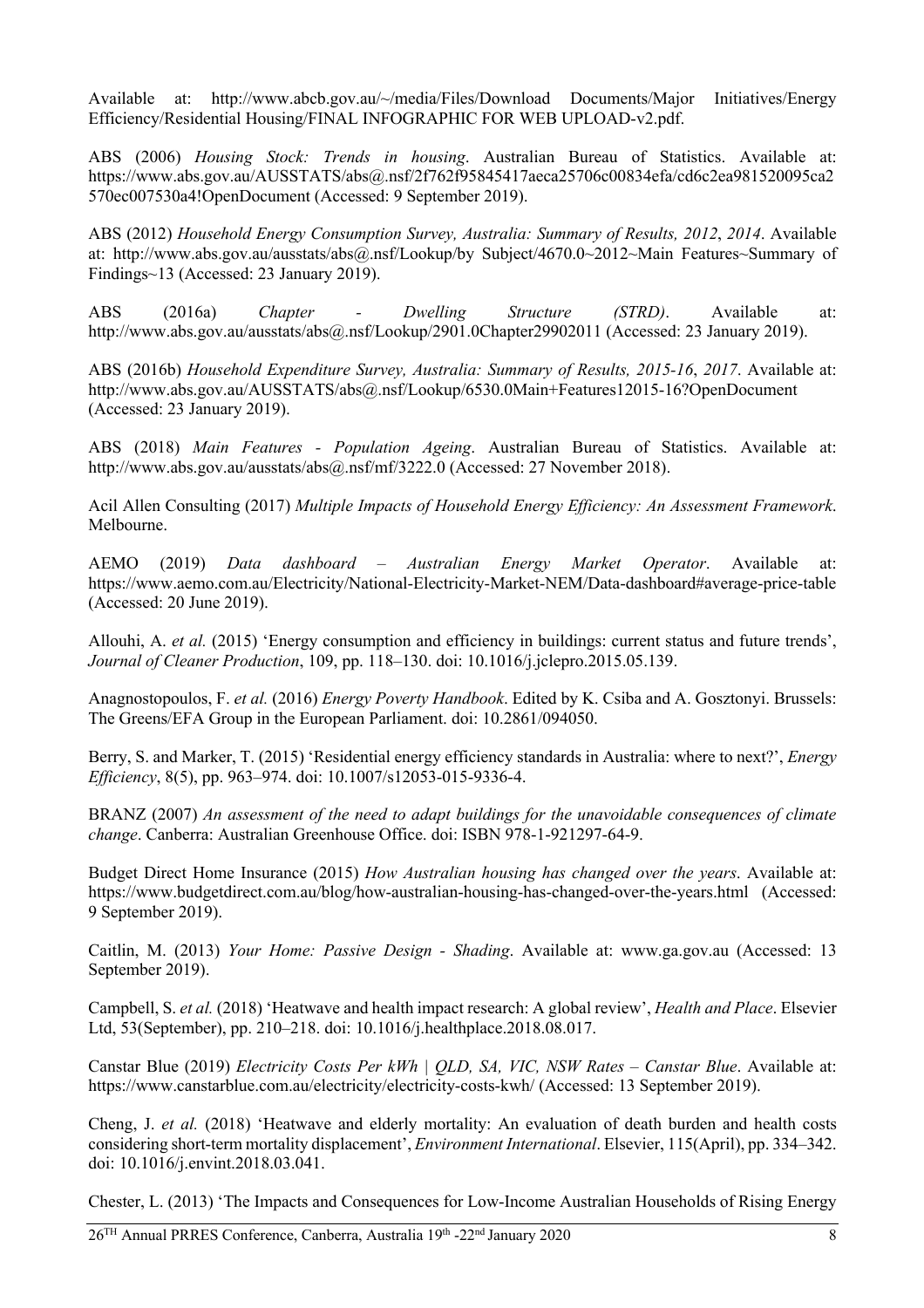Prices', *The University of Sydney*, Department(October). doi: 10.1007/s12134-011-0187-3.

City of Sydney (2016) *Resilient Sydney - City Context Report*. Sydney.

City of Sydney (2018) *Resilient Sydney - A strategy for city resilience 2018*. Sydney. Available at: http://www.cityofsydney.nsw.gov.au/vision/towards-2030/resilient-sydney.

Climate Council (2016) *The silent killer : Climate change and the health impacts of extreme heat Thank you for supporting the*.

ClimateCHIP (2019) *Your Area: Tomorrow | Climate CHIP*.

Cooper, P. *et al.* (2016) *EE3A: Pathways and initiatives for low-income older people to manage energy: Final Report*.

DCLG (2006) *Review of Sustainability of Existing Buidings: The Energy Efficiency of Dwellings – Initial Analysis*. London. London. Available at: http://webarchive.nationalarchives.gov.uk/20120920070517/http://www.communities.gov.uk/documents/pla nningandbuilding/pdf/154500.pdf.

Dear, K. B. G. and McMichael, A. J. (2011) 'The health impacts of cold homes and fuel poverty', *Bmj*, 342(7806), pp. 1–2. doi: 10.1136/bmj.d2807.

Demirbilek, O. and Demirkan, H. (2004) 'Universal product design involving elderly users: A participatory design model', *Applied Ergonomics*, 35(4), pp. 361–370. doi: 10.1016/j.apergo.2004.03.003.

Denscombe, M. (2010) *The Good Research Guide for small-scale social research projects*. Fourth Edi. Berkshire: Open University Press.

DEWHA (2008) *Energy Use in the Australian Residential Sector 1986 - 2020*. Available at: http://pandora.nla.gov.au/pan/85431/20080612-

1302/www.environment.gov.au/settlements/energyefficiency/buildings/publications/energyuse.html.

DIS (2015) *Residential Energy Baseline Study: Australia*. Canberra. Available at: http://www.energyrating.gov.au/sites/new.energyrating/files/documents/Report\_Residential\_Baseline\_Study \_for\_Australia\_2000\_-\_2030\_0.pdf.

Energy NSW (2019) *Solar for low income households | NSW Government*. Available at: https://energysaver.nsw.gov.au/households/solar-and-battery-power/solar-low-income-households (Accessed: 9 September 2019).

Horne, J. (2018) 'Resilience in major Australian cities: assessing capacity and preparedness to respond to extreme weather events', *International Journal of Water Resources Development*. Routledge, 34(4), pp. 632– 651. doi: 10.1080/07900627.2016.1244049.

Horne, R. E. *et al.* (2005) *International comparison of building energy performance standards*, *Report to Australian* …. Melbourne. Available at: http://www.researchgate.net/profile/Ralph\_Horne/publication/265435778\_International\_comparison\_of\_buil ding\_energy\_performance\_standards/links/552452f90cf2caf11bfcc64d.pdf.

House of Home (2017a) *Australian Home Periods | Housing Eras | Australian House Styles*. Available at: https://www.houseofhome.com.au/blog/australian-home-periods (Accessed: 9 September 2019).

House of Home (2017b) *Australian Home Periods | Housing Eras | Australian House Styles*.

Howden-Chapman, P. *et al.* (2007) 'Effect of insulating existing houses on health inequality: Cluster randomised study in the community', *British Medical Journal*, 334(7591), pp. 460–464. doi: 10.1136/bmj.39070.573032.80.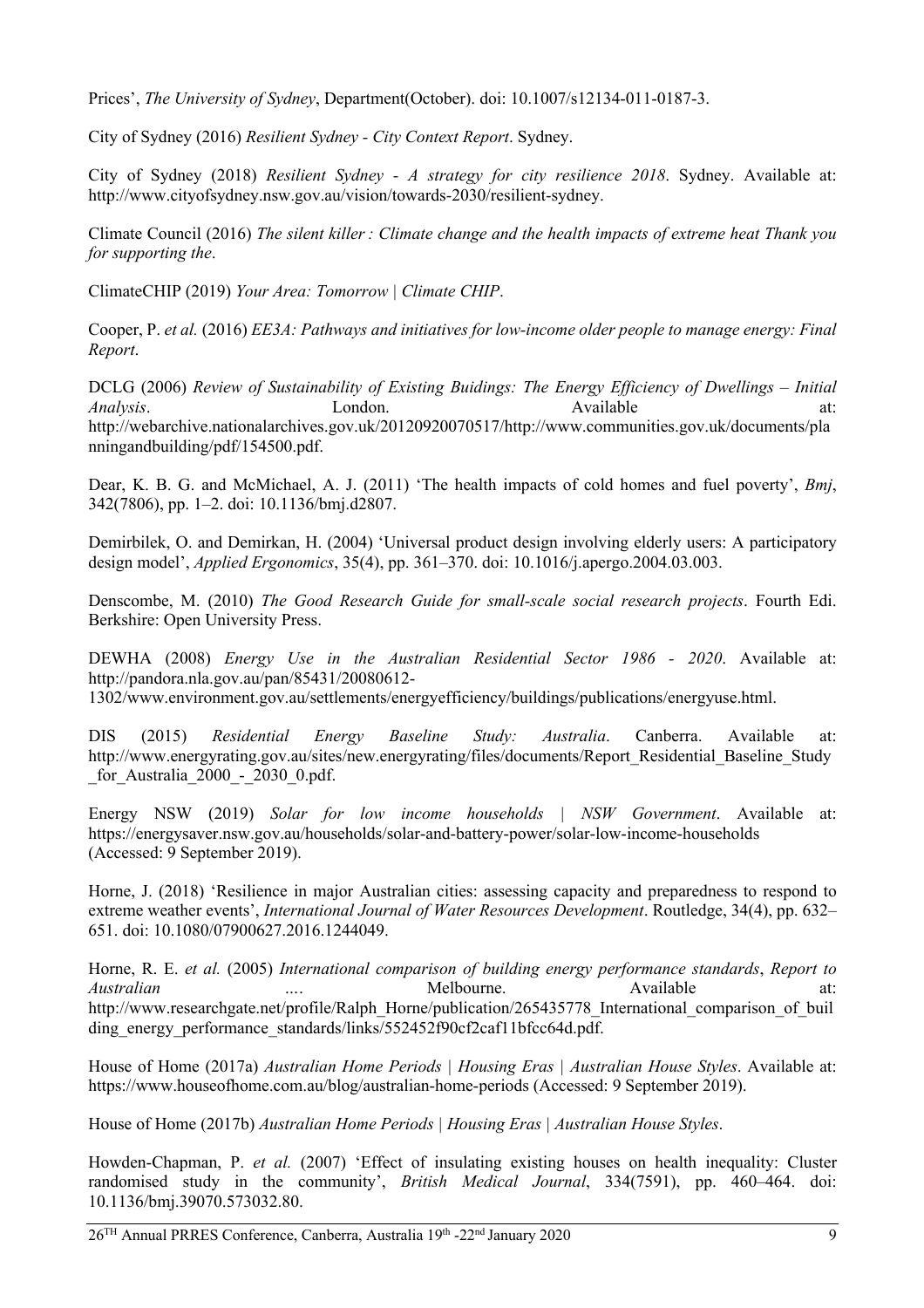Howden-Chapman, P. *et al.* (2012) 'Tackling cold housing and fuel poverty in New Zealand: A review of policies, research, and health impacts', *Energy Policy*. Elsevier, 49, pp. 134–142. doi: 10.1016/j.enpol.2011.09.044.

IEA, I. E. A. (2014) *Capturing the Multiple Benefits of Energy Efficiency*. Paris.

IPCC (2012) *Managing the risks of extreme events and disasters*. Edited by C. B. Field et al. Cambridge, UK, and New York, NY, USA: Cambridge University Press. doi: 10.1017/CBO9781139177245.

IWC (2019) *Home maintenance and modification service - Inner West Council*. Available at: https://www.innerwest.nsw.gov.au/live/community-well-being/seniors/home-maintenance-and-modificationservice (Accessed: 9 September 2019).

Johnson, V., Sullivan, D. and Totty, J. (2013) *Improving the energy efficiency of homes in Moreland social research final report*. Fitzroy.

Judd, B. *et al.* (2010) *Dwelling, land and neighbourhood use by older home owners*, *AHURI Final Report*. Melbourne.

Judd, B. *et al.* (2014) *Downsizing amongst older Australians*. Melbourne.

Kapsalaki, M. and Leal, V. (2011) 'Recent progress on net zero energy buildings', *Advances in Building Energy Research*, 5(1), pp. 129–162. doi: 10.1080/17512549.2011.582352.

Kelly, M. (2008) 'Britain's building stock – a carbon challenge'.

Lewis, S. C., King, A. D. and Mitchell, D. M. (2017) 'Australia's Unprecedented Future Temperature Extremes Under Paris Limits to Warming', *Geophysical Research Letters*, 44(19), pp. 9947–9956. doi: 10.1002/2017GL074612.

Maidment, C. D. *et al.* (2014) 'The impact of household energy efficiency measures on health: A metaanalysis', *Energy Policy*, 65, pp. 583–593. doi: 10.1016/j.enpol.2013.10.054.

Maidment, C. D. (2016) 'The Health Impacts of Household Energy Efficiency Measures', (April).

Morris, A. (2016) *The Australian dream: Housing experiences of older Australians*. Csiro Publishing.

Morris, N. B. *et al.* (2019) 'The Effects of Electric Fan Use Under Differing Resting Heat Index Conditions: A Clinical Trial', *Annals of Internal Medicine*. doi: 10.7326/M19-0512.

NaTHERS National Administrator (2012) *NATIONWIDE HOUSE ENERGY RATING SCHEME (NatHERS) - SOFTWARE ACCREDITATION PROTOCOL*. Available at: http://nathers.gov.au/files/publications/NatHERS Software Accreditation Protocol-June 2012.pdf (Accessed: 13 September 2019).

Noble, K. and Martinelli, A. (2009) *Towards climate safe homes: The case for zero emissions and water saving homes and neighbourhoods*.

Ogg, J. (2005) *HEATWAVE: implications of the 2003 French heat wave for the social care of older people*.

Patel, D. *et al.* (2019a) 'Joint effect of heatwaves and air quality on emergency department attendances for vulnerable population in Perth, Western Australia, 2006 to 2015', *Environmental Research*. Elsevier Inc., 174(March), pp. 80–87. doi: 10.1016/j.envres.2019.04.013.

Patel, D. *et al.* (2019b) 'Joint effect of heatwaves and air quality on emergency department attendances for vulnerable population in Perth, Western Australia, 2006 to 2015', *Environmental Research*. Elsevier Inc., 174(March), pp. 80–87. doi: 10.1016/j.envres.2019.04.013.

RAENG (2010) *Engineering a low carbon built environment - The discipline of Building Engineering Physics*.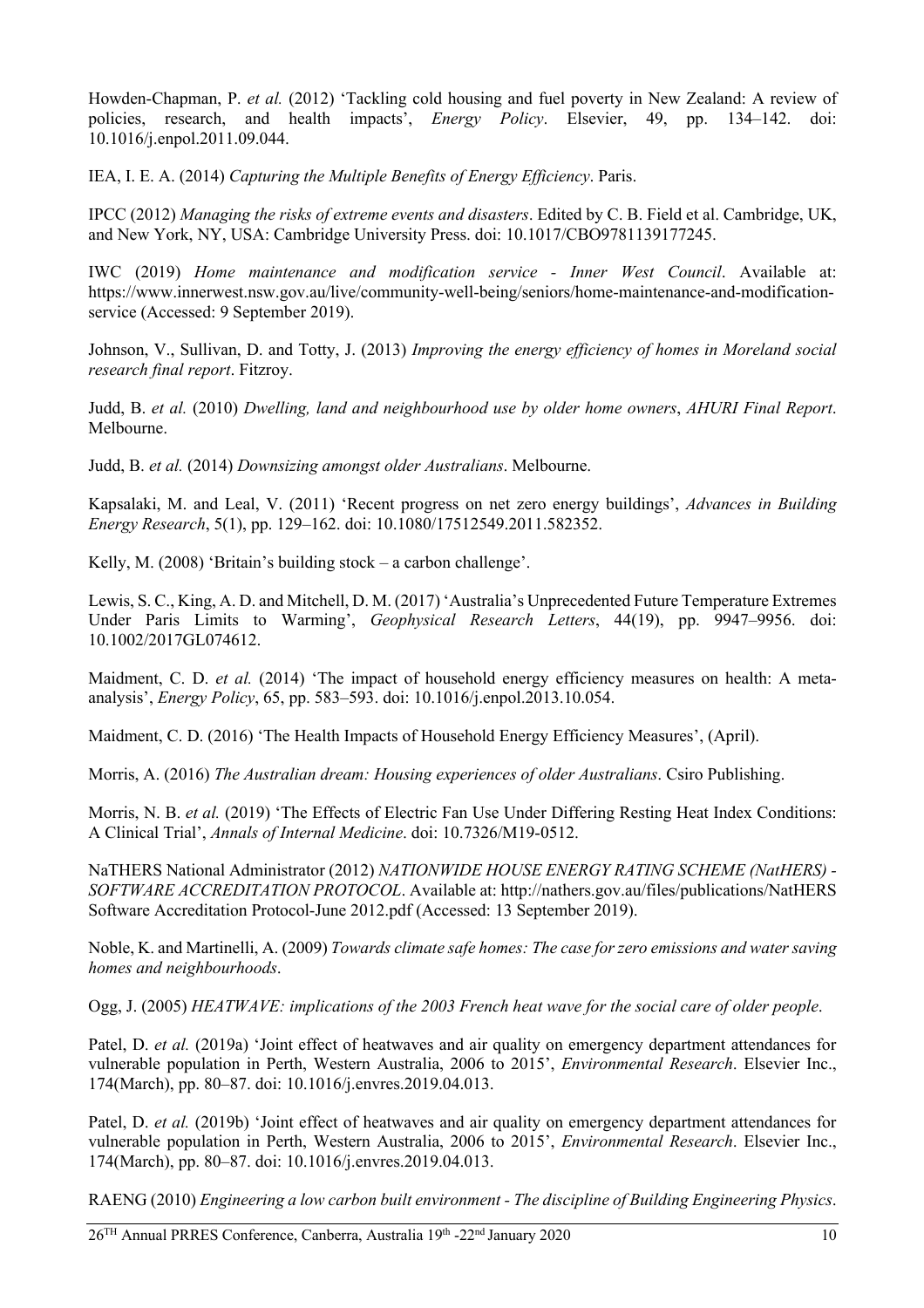London: The Royal Academy of Engineering. Available at: https://www.raeng.org.uk/publications/reports/engineering-a-low-carbon-built-environment.

Rajagopalan, P., Andamon, M. M. and Moore, T. (2018) *Energy Performance in the Australian Built Environment*. Singapore, SINGAPORE: Springer. Available at: http://ebookcentral.proquest.com/lib/uts/detail.action?docID=5451753.

Ren, Z., Paevere, P. and McNamara, C. (2012) 'A local-community-level, physically-based model of end-use energy consumption by Australian housing stock', *Energy Policy*. Elsevier, 49, pp. 586–596. doi: 10.1016/j.enpol.2012.06.065.

Robine, J. M. *et al.* (2008) 'Death toll exceeded 70,000 in Europe during the summer of 2003', *Comptes Rendus - Biologies*, 331(2), pp. 171–178. doi: 10.1016/j.crvi.2007.12.001.

Robson, C. and McCartan, K. (2016) *Real world research*. John Wiley & Sons.

Runeson, P. and Höst, M. (2009) 'Guidelines for conducting and reporting case study research in software engineering', *Empirical Software Engineering*, 14(2), pp. 131–164. doi: 10.1007/s10664-008-9102-8.

Saman, W. *et al.* (2013) *A framework for adaptation of Australian households to heat waves*, *National Climate Change Adaptation Research Facility (NCCARF)*. Available at: http://eprints.qut.edu.au/62001/.

Schneider, T. and Till, J. (2005) 'Flexible housing: opportunities and limits Tatjana', *Theory Arq*, 9(2), pp. 157–166.

Sustainability Victoria (2014) *Victorian Households Energy Report*. Melbourne. Available at: http://www.sustainability.vic.gov.au/services-and-advice/households/energy-efficiency/toolbox/reports.

Sustainability Victoria (2016) *Cavity Wall Insulation Retrofit Trial*. Melbourne.

The Lancet (2018) 'Heatwaves and health', *The Lancet*. Elsevier Ltd, 392(10145), p. 359. doi: 10.1016/S0140- 6736(18)30434-3.

The Sydney Morning Herald (2018) *New Australian homes are the smallest they've been in 22 years*. Available at: https://www.smh.com.au/business/the-economy/new-australian-homes-are-the-smallest-they-ve-been-in-22-years-20181119-p50gu8.html (Accessed: 9 September 2019).

Thomson, H. *et al.* (2013) 'Housing improvements for health and associated socio-economic outcomes', *The Cochrane database of systematic reviews*, 2(2), pp. 61–67.

Wang, X., Chen, D. and Ren, Z. (2010) 'Assessment of climate change impact on residential building heating and cooling energy requirement in Australia', *Building and Environment*. Elsevier Ltd, 45(7), pp. 1663–1682. doi: 10.1016/j.buildenv.2010.01.022.

Wilkins, R. *et al.* (2019a) *The Household, Income and Labour Dynamics in Australia Survey: Selected Findings from Waves 1 to 17*. Available at: www.melbourneinstitute.com/hilda.

Wilkins, R. *et al.* (2019b) *The Household, Income and Labour Dynamics in Australia Survey: Selected Findings from Waves 1 to 17*.

Willand, N. *et al.* (2012) *Drivers of Demand for Zero and Towards Zero Emissions Residential Retrofits*. Melbourne.

Willand, N., Maller, C. and Ridley, I. (2019) 'Addressing health and equity in residential low carbon transitions – Insights from a pragmatic retrofit evaluation in Australia', *Energy Research and Social Science*. Elsevier, 53(March), pp. 68–84. doi: 10.1016/j.erss.2019.02.017.

Willand, N., Ridley, I. and Maller, C. (2015) 'Towards explaining the health impacts of residential energy